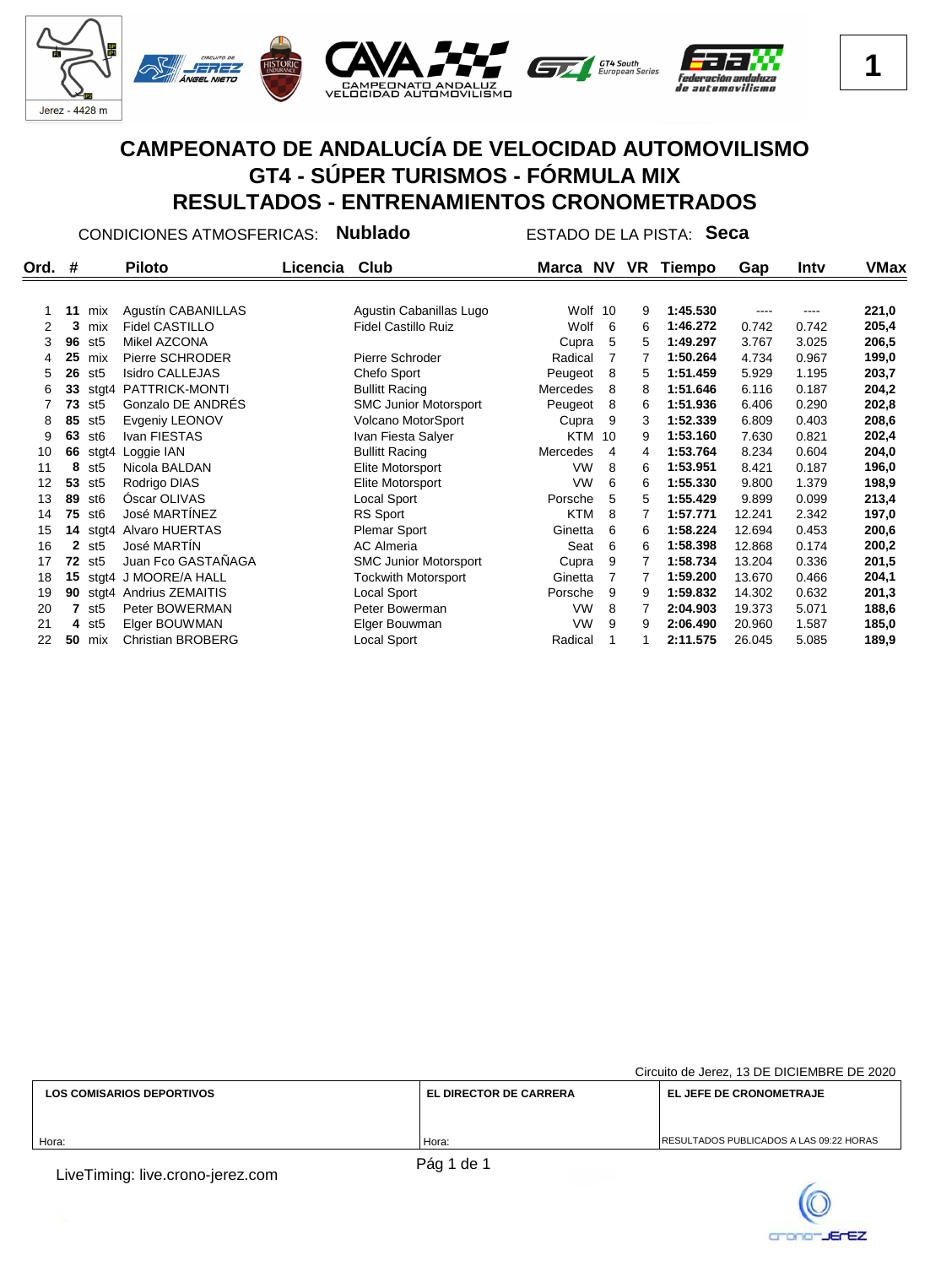

## **VUELTA A VUELTA - ENTRENAMIENTOS CRONOMETRADOS GT4 - SÚPER TURISMOS - FÓRMULA MIX CAMPEONATO DE ANDALUCÍA DE VELOCIDAD AUTOMOVILISMO**

| <b>Vuelta</b> | 2         | 3           | 4           |           | 8         | 11        | 14        | 15        | 25        | 26              | 33        |
|---------------|-----------|-------------|-------------|-----------|-----------|-----------|-----------|-----------|-----------|-----------------|-----------|
|               | 2:33.413  | 2:35.736    | 2:35.378    | 4:52.529  | PIT EXIT  | 2:09.151  | 2:23.668  | 2:22.500  | 2:29.061  | <b>PIT EXIT</b> | PIT EXIT  |
| 2             | PIT EXIT  | 1:50.507    | 2:15.199    | 2:13.269  | 2:06.807  | 1:47.669  | 2:06.033  | 2:02.861  | 2:08.092  | 1:57.442        | 2:09.443  |
| 3             | 2:04.065  | 1:50.016    | 2:14.441    | 2:16.490  | PIT EXIT  | 1:47.361  | PIT EXIT  | 1:59.692  | 2:13.314  | 1:59.409        | 1:53.694  |
| 4             | 2:09.507  | PIT EXIT    | 2:10.611    | 2:18.870  | 2:16.559  | 1:45.900  | 2:01.630  | PIT EXIT  | 1:52.155  | 2:43.185        | 3:01.613  |
| 5             | 2:34.348  | 1:52.587    | 2:22.440    | 2:14.077  | 1:54.064  | 2:19.211  | 1:58.948  | 2:15.110  | 1:52.210  | 1:51.459*       | 1:52.960  |
| 6             | 1:58.398* | $1:46.272*$ | 2:08.423    | 2:06.848  | 1:53.951* | 2:12.278  | 1:58.224* | 2:00.198  | 1:50.288  | 1:51.548        | 1:52.121  |
|               |           |             | 2:07.542    | 2:04.903* | 2:19.437  | 1:51.935  |           | 1:59.200* | 1:50.264* | 2:06.900        | 1:52.095  |
| 8             |           |             | 2:06.919    | 2:19.360  | 1:54.122  | :50.883   |           |           |           | 1:51.967        | 1:51.646* |
| 9             |           |             | $2:06.490*$ |           |           | 1:45.530* |           |           |           |                 |           |
| 10            |           |             |             |           |           | 1:50.937  |           |           |           |                 |           |

| <b>Vuelta</b> | 50          | 53        | 63          | 66        | 72        | 73        | 75       | 85        | 89        | 90        | 96        |  |
|---------------|-------------|-----------|-------------|-----------|-----------|-----------|----------|-----------|-----------|-----------|-----------|--|
|               | $2:11.575*$ | 2:37.545  | 2:13.798    | 2:17.631  | 2:27.699  | 2:05.370  | 2:32.819 | 2:09.188  | 2:19.397  | 2:36.430  | 2:10.133  |  |
|               |             | PIT EXIT  | 1:58.364    | :56.020   | 2:13.492  | 1:55.003  | 2:17.026 | 1:52.366  | 2:04.149  | 2:12.715  | 1:50.659  |  |
| 3             |             | 2:14.463  | 1:57.215    | :53.975   | 2:06.036  | 1:52.145  | 2:08.837 | 1:52.339* | 2:09.055  | 2:04.038  | PIT EXIT  |  |
| 4             |             | 1:55.777  | 2:08.166    | 1:53.764* | 2:24.515  | PIT EXIT  | PIT EXIT | PIT EXIT  | 1:59.146  | PIT EXIT  | 2:25.152  |  |
| 5             |             | 1:55.527  | 2:08.089    |           | 2:37.356  | 2:00.395  | 2:09.590 | 2:21.752  | 1:55.429* | 2:13.044  | 1:49.297* |  |
| 6             |             | 1:55.330* | 1:53.990    |           | 2:00.776  | 1:51.936* | 1:59.097 | 1:59.623  |           | 2:02.588  |           |  |
|               |             |           | 1:56.317    |           | 1:58.734* | 1:53.370  | :57.771* | 1:52.344  |           | 2:02.251  |           |  |
| 8             |             |           | 1:56.984    |           | 1:59.588  | 1:52.528  | 1:57.996 | 1:57.014  |           | 2:00.923  |           |  |
| g             |             |           | $1:53.160*$ |           | 1:59.290  |           |          | 1:52.847  |           | 1:59.832* |           |  |
| 10            |             |           | 1:53.390    |           |           |           |          |           |           |           |           |  |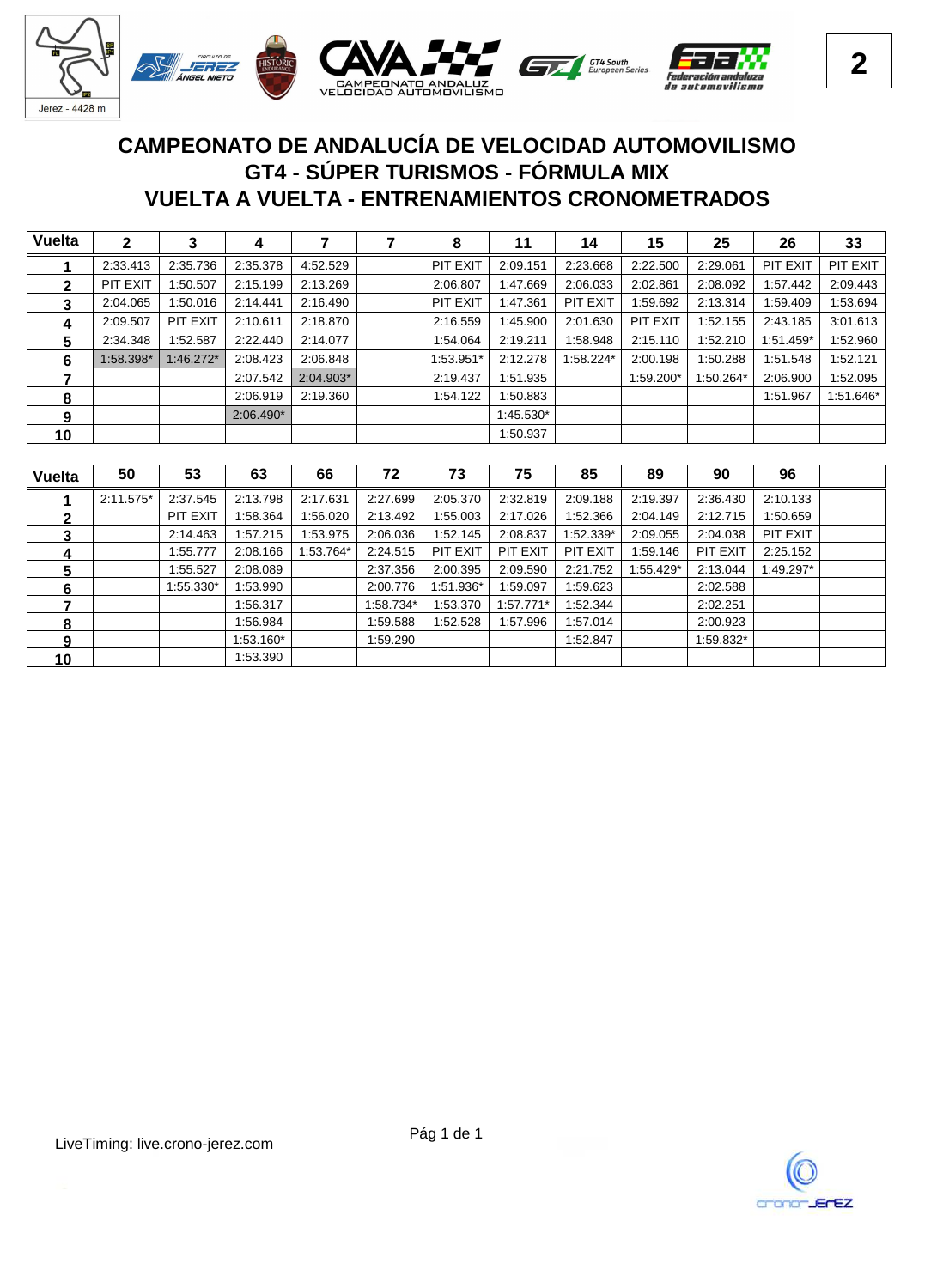

| Número          |                  |                  | 2                         |        | 3                         |        | 4                         |                  | $\overline{7}$     |                  | 8                |        | 11                        |        | 14                        |
|-----------------|------------------|------------------|---------------------------|--------|---------------------------|--------|---------------------------|------------------|--------------------|------------------|------------------|--------|---------------------------|--------|---------------------------|
| Vta             |                  | Sectorl          | Vuelta                    |        | Sector Vuelta             |        | Sector Vuelta             |                  | Sector Vuelta      |                  | Sector Vuelta    | Sector | Vuelta                    | Sector | Vuelta                    |
|                 |                  |                  |                           |        |                           |        |                           |                  |                    |                  |                  |        |                           |        |                           |
|                 | IP <sub>1</sub>  | 42.564           | 42.564                    | 52.552 | 52.552                    | 42.451 | 42.451                    |                  |                    | 40.639           | 40.639           | 39.262 | 39.262                    | 39.288 | 39.288                    |
|                 | IP <sub>2</sub>  |                  | 21.474 1:04.038           |        | 22.885 1:15.437           |        | 21.219 1:03.670           |                  |                    |                  | 21.646 1:02.285  | 17.871 | 57.133                    | 19.795 | 59.083                    |
| $\mathbf 1$     | IP <sub>3</sub>  |                  | 42.910 1:46.948           |        | 40.906 1:56.343           |        | 44.196 1:47.866           |                  |                    |                  | 42.217 1:44.502  |        | 33.427 1:30.560           |        | 40.861 1:39.944           |
|                 | IP4              |                  | 30.177 2:17.125           |        | 24.822 2:21.165           |        | 30.080 2:17.946           |                  |                    |                  | 30.402 2:14.904  | 24.283 | 1:54.843                  |        | 27.660 2:07.604           |
|                 | FL               |                  | 16.288 2:33.413           |        | 14.571 2:35.736           |        | 17.432 2:35.378           |                  | 16.898 4:52.529    |                  | 1:45.80 PIT EXIT |        | 14.308 2:09.151           |        | 16.064 2:23.668           |
|                 | IP1              | 29.117           | 29.117                    | 25.414 | 25.414                    | 32.781 | 32.781                    | 32.346           | 32.346             | 36.530           | 36.530           | 25.970 | 25.970                    | 31.074 | 31.074                    |
|                 | IP <sub>2</sub>  | 17.325           | 46.442                    | 15.769 | 41.183                    | 19.657 | 52.438                    | 19.068           | 3:27.812           | 17.440           | 53.970           | 15.288 | 41.258                    | 18.359 | 49.433                    |
| 2 <sup>1</sup>  | IP3              |                  | 34.409 1:20.851           |        | 31.339 1:12.522           |        | 38.725 1:31.163           | 37.465           | 1:29.780           |                  | 33.962 1:27.932  |        | 29.892 1:11.150           |        | 35.526 1:24.959           |
|                 | IP4              |                  | 31.283 1:52.134           |        | 23.910 1:36.432           |        | 27.588 1:58.751           | 27.068           | 1:56.848           |                  | 23.994 1:51.926  |        | 22.754 1:33.904           |        | 25.646 1:50.605           |
|                 | FL               |                  | 1:01.06 PIT EXIT          |        | 14.075 1:50.507           |        | 16.448 2:15.199           |                  | 16.421 2:13.269    |                  | 14.881 2:06.807  |        | 13.765 1:47.669           |        | 15.428 2:06.033           |
|                 | IP1              | 32.170           | 32.170                    | 27.056 | 27.056                    | 32.306 | 32.306                    | 31.467           | 31.467             | 27.124           | 27.124           | 26.470 | 26.470                    |        | 6:25.19 6:25.193          |
|                 | IP <sub>2</sub>  | 18.053           | 50.223                    | 15.220 | 42.276                    | 20.454 | 52.760                    | 18.841           | 50.308             | 16.703           | 43.827           | 15.102 | 41.572                    | 18.095 | 18.095                    |
| $3\phantom{a}$  | IP3              |                  | 34.078 1:24.301           |        | 29.621 1:11.897           |        | 38.061 1:30.821           | 38.037           | 1:28.345           |                  | 32.012 1:15.839  |        | 29.666 1:11.238           |        | 47.062 7:38.686           |
|                 | IP4              |                  | 24.757 1:49.058           |        | 24.494 1:36.391           |        | 27.474 1:58.295           | 29.220           | 1:57.565           |                  | 31.807 1:47.646  |        | 22.431 1:33.669           |        | 30.251 8:08.937           |
|                 | FL               |                  | 15.007 2:04.065           |        | 13.625 1:50.016           |        | 16.146 2:14.441           |                  | 18.925 2:16.490    |                  | 3:01.18 PIT EXIT |        | 13.692 1:47.361           |        | 1:40.63 PIT EXIT          |
|                 | IP <sub>1</sub>  | 28.318           | 28.318                    | 25.946 | 25.946                    | 31.143 | 31.143                    | 33.723           | 33.723             | 35.468           | 35.468           | 25.051 | 25.051                    |        |                           |
| 4               | IP <sub>2</sub>  | 18.856           | 47.174                    | 15.143 | 41.089                    | 18.682 | 49.825                    | 21.270           | 54.993             | 20.881           | 56.349           | 15.318 | 40.369                    |        |                           |
|                 | IP <sub>3</sub>  |                  | 36.245 1:23.419           |        | 31.914 1:13.003           |        | 37.164 1:26.989           |                  | 40.370 1:35.363    |                  | 40.993 1:37.342  | 29.388 | 1:09.757                  |        |                           |
|                 | IP4<br>FL        |                  | 30.057 1:53.476           |        | 24.661 1:37.664           |        | 27.778 1:54.767           |                  | 27.403 2:02.766    |                  | 24.318 2:01.660  | 22.362 | 1:32.119                  | 24.536 | 24.536                    |
|                 | $\overline{IP1}$ |                  | 16.031 2:09.507           |        | 3:53.66 PIT EXIT          |        | 15.844 2:10.611           |                  | 16.104 2:18.870    |                  | 14.899 2:16.559  | 13.781 | 1:45.900                  |        | 15.392 2:01.630           |
|                 | IP <sub>2</sub>  | 38.791<br>20.527 | 38.791                    | 31.235 | 31.235                    | 36.399 | 36.399                    | 31.066           | 31.066             | 27.004<br>16.722 | 27.004<br>43.726 | 25.303 | 25.303                    | 28.569 | 28.569                    |
| $5\phantom{.0}$ | IP <sub>3</sub>  |                  | 59.318<br>43.660 1:42.978 | 15.757 | 46.992<br>29.661 1:16.653 | 21.408 | 57.807<br>40.547 1:38.354 | 18.431<br>37.381 | 49.497<br>1:26.878 |                  | 31.899 1:15.625  | 17.092 | 42.395<br>39.563 1:21.958 | 17.538 | 46.107<br>33.456 1:19.563 |
|                 | IP4              |                  | 36.303 2:19.281           |        | 22.131 1:38.784           |        | 28.154 2:06.508           | 29.730           | 1:56.608           |                  | 23.507 1:39.132  |        | 33.662 1:55.620           | 24.247 | 1:43.810                  |
|                 | FL               |                  | 15.067 2:34.348           |        | 13.803 1:52.587           |        | 15.932 2:22.440           |                  | 17.469 2:14.077    |                  | 14.932 1:54.064  |        | 23.591 2:19.211           | 15.138 | 1:58.948                  |
|                 | IP <sub>1</sub>  | 27.930           | 27.930                    | 25.825 | 25.825                    | 30.771 | 30.771                    | 30.393           | 30.393             | 27.121           | 27.121           | 36.082 | 36.082                    | 28.031 | 28.031                    |
|                 | IP <sub>2</sub>  | 17.569           | 45.499                    | 15.745 | 41.570                    | 18.873 | 49.644                    | 18.363           | 48.756             | 16.709           | 43.830           |        | 24.280 1:00.362           | 17.145 | 45.176                    |
| 6               | IP <sub>3</sub>  |                  | 33.453 1:18.952           |        | 29.081 1:10.651           |        | 36.302 1:25.946           |                  | 36.072 1:24.828    | 31.915           | 1:15.745         |        | 34.775 1:35.137           | 33.330 | 1:18.506                  |
|                 | IP4              | 24.335           | 1:43.287                  | 21.787 | 1:32.438                  |        | 26.541 1:52.487           | 26.290           | 1:51.118           | 23.374           | 1:39.119         |        | 23.375 1:58.512           | 24.659 | 1:43.165                  |
|                 | FL               | 15.111           | 1:58.398                  | 13.834 | 1:46.272                  |        | 15.936 2:08.423           | <u>15.730</u>    | 2:06.848           | 14.832           | 1:53.951         |        | 13.766 2:12.278           | 15.059 | 1:58.224                  |
|                 | IP1              | 43.607           | 43.607                    | 38.153 | 38.153                    | 30.715 | 30.715                    | 29.955           | 29.955             | 30.238           | 30.238           | 25.362 | 25.362                    |        |                           |
|                 | IP <sub>2</sub>  |                  |                           | 26.415 | 1:04.568                  | 18.762 | 49.477                    | 18.021           | 47.976             | 18.679           | 48.917           | 14.783 | 40.145                    |        |                           |
| $\overline{7}$  | IP <sub>3</sub>  |                  |                           |        | 41.502 1:46.070           |        | 36.112 1:25.589           | 35.193           | 1:23.169           |                  | 42.324 1:31.241  |        | 29.583 1:09.728           |        |                           |
|                 | IP4              |                  |                           |        | 29.709 2:15.779           | 26.424 | 1:52.013                  | 25.964           | 1:49.133           |                  | 32.993 2:04.234  |        | 28.046 1:37.774           |        |                           |
|                 | <b>FL</b>        |                  |                           |        |                           | 15.529 | 2:07.542                  | 15.770           | 2:04.903           |                  | 15.203 2:19.437  | 14.161 | 1:51.935                  |        |                           |
|                 | $\overline{IP1}$ |                  |                           |        |                           | 29.955 | 29.955                    | 29.573           | 29.573             | 27.027           | 27.027           | 27.659 | 27.659                    |        |                           |
|                 | IP <sub>2</sub>  |                  |                           |        |                           | 18.693 | 48.648                    | 18.327           | 47.900             | 16.643           | 43.670           | 16.033 | 43.692                    |        |                           |
| 8               | IP <sub>3</sub>  |                  |                           |        |                           |        | 36.361 1:25.009           | 35.486           | 1:23.386           | 31.965           | 1:15.635         |        | 29.914 1:13.606           |        |                           |
|                 | IP4              |                  |                           |        |                           | 26.229 | 1:51.238                  | 39.871           | 2:03.257           |                  | 23.557 1:39.192  |        | 23.166 1:36.772           |        |                           |
|                 | <b>FL</b>        |                  |                           |        |                           | 15.681 | 2:06.919                  |                  | 16.103 2:19.360    |                  | 14.930 1:54.122  | 14.111 | 1:50.883                  |        |                           |
|                 | $\overline{IP1}$ |                  |                           |        |                           | 30.184 | 30.184                    |                  |                    |                  |                  | 25.296 | 25.296                    |        |                           |
|                 | IP <sub>2</sub>  |                  |                           |        |                           | 18.501 | 48.685                    |                  |                    |                  |                  | 15.043 | 40.339                    |        |                           |
| 9               | IP <sub>3</sub>  |                  |                           |        |                           | 35.687 | 1:24.372                  |                  |                    |                  |                  |        | 29.371 1:09.710           |        |                           |
|                 | IP4              |                  |                           |        |                           | 26.424 | 1:50.796                  |                  |                    |                  |                  | 22.400 | 1:32.110                  |        |                           |
|                 | <b>FL</b>        |                  |                           |        |                           |        | 15.694 2:06.490           |                  |                    |                  |                  | 13.420 | 1:45.530                  |        |                           |
|                 | $\overline{IP1}$ |                  |                           |        |                           |        |                           |                  |                    |                  |                  | 26.611 | 26.611                    |        |                           |
| 10              | IP <sub>2</sub>  |                  |                           |        |                           |        |                           |                  |                    |                  |                  | 15.530 | 42.141                    |        |                           |
|                 | IP <sub>3</sub>  |                  |                           |        |                           |        |                           |                  |                    |                  |                  | 31.569 | 1:13.710                  |        |                           |
|                 | IP4              |                  |                           |        |                           |        |                           |                  |                    |                  |                  |        | 23.288 1:36.998           |        |                           |
|                 | FL               |                  |                           |        |                           |        |                           |                  |                    |                  |                  |        | 13.939 1:50.937           |        |                           |

Pág 1 de 1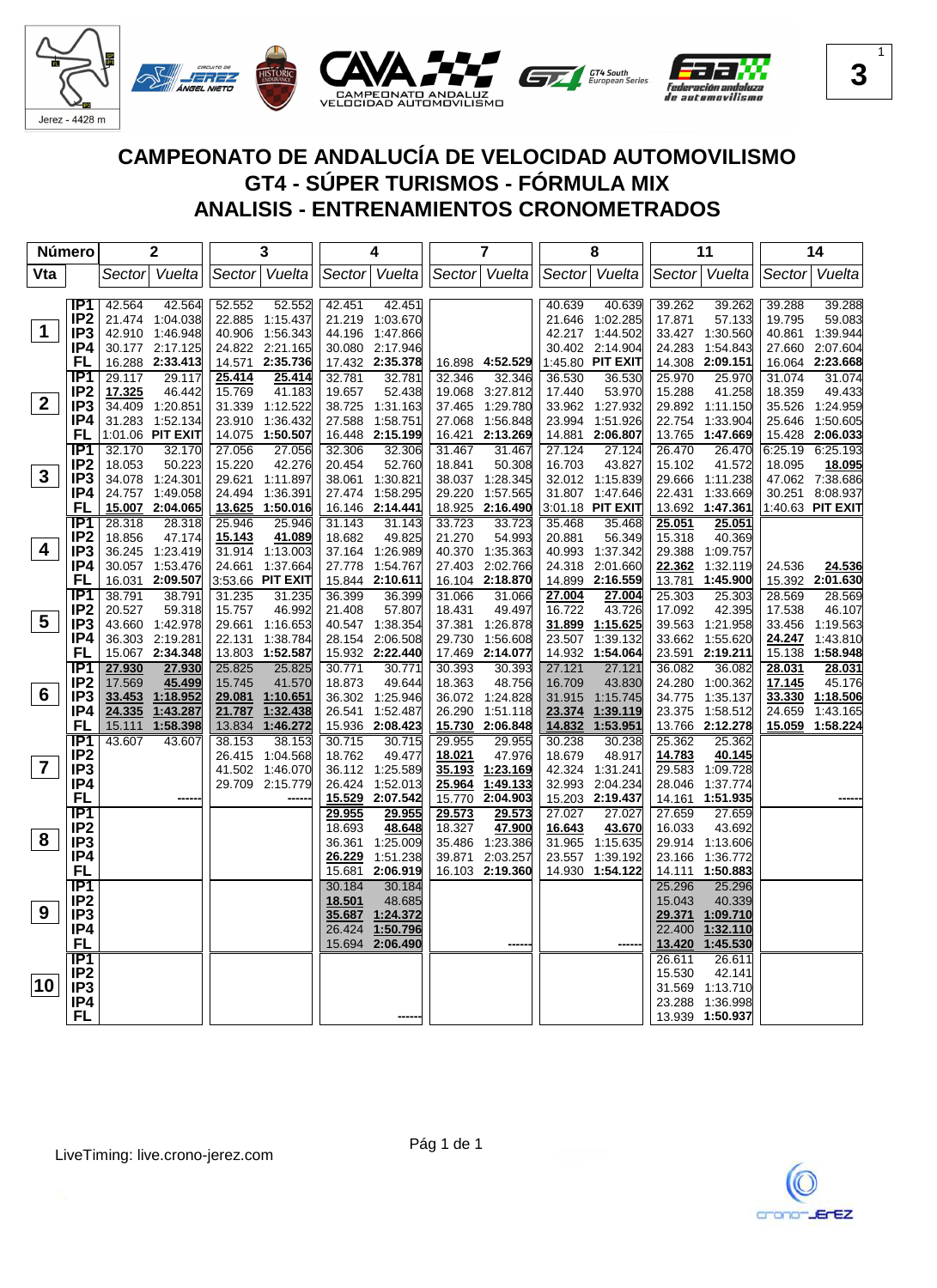

| Número          |                        |                  | 15               |                  | 25               |                  | 26               |                  | 33               |        | 50            |                  | 53               |                  | 63               |
|-----------------|------------------------|------------------|------------------|------------------|------------------|------------------|------------------|------------------|------------------|--------|---------------|------------------|------------------|------------------|------------------|
| Vta             |                        |                  | Sector Vuelta    |                  | Sector Vuelta    |                  | Sector Vuelta    |                  | Sector Vuelta    |        | Sector Vuelta |                  | Sector Vuelta    |                  | Sector Vuelta    |
|                 |                        |                  |                  |                  |                  |                  |                  |                  |                  |        |               |                  |                  |                  |                  |
|                 | IP1                    | 39.026           | 39.026           | 50.709           | 50.709           | 33.878           | 33.878           | 40.144           | 40.144           | 35.646 | 35.646        | 44.069           | 44.069           |                  |                  |
|                 | IP <sub>2</sub>        | 19.503           | 58.529           |                  | 22.000 1:12.709  | 17.218           | 51.096           | 19.140           | 59.284           | 19.286 | 54.932        |                  | 25.131 1:09.200  |                  |                  |
| $\mathbf 1$     | IP <sub>3</sub>        |                  | 37.727 1:36.256  |                  | 36.333 1:49.042  |                  | 35.481 1:26.577  |                  | 37.839 1:37.123  | 33.656 | 1:28.588      |                  | 41.337 1:50.537  |                  |                  |
|                 | IP4                    |                  | 29.705 2:05.961  |                  | 24.467 2:13.509  |                  | 26.904 1:53.481  |                  | 29.858 2:06.981  | 28.191 | 1:56.779      |                  | 28.575 2:19.112  |                  |                  |
|                 | FL                     |                  | 16.539 2:22.500  |                  | 15.552 2:29.061  |                  | 2:04.04 PIT EXIT |                  | 1:45.54 PIT EXIT | 14.796 | 2:11.575      |                  | 18.433 2:37.545  |                  | 2:13.79 2:13.798 |
|                 | IP1                    | 30.170           | 30.170           | 29.584           | 29.584           | 32.387           | 32.387           | 34.172           | 34.172           | 31.858 | 31.858        | 30.756           | 30.756           | 29.641           | 29.641           |
|                 | IP <sub>2</sub>        | 17.625           | 47.795           | 18.537           | 48.121           | 16.339           | 48.726           | 17.676           | 51.848           |        |               | 17.911           | 48.667           | 17.046           | 46.687           |
| $\mathbf{2}$    | IP <sub>3</sub>        |                  | 34.813 1:22.608  |                  | 34.720 1:22.841  |                  | 31.201 1:19.927  |                  | 32.579 1:24.427  |        |               |                  | 35.162 1:23.829  |                  | 32.309 1:18.996  |
|                 | IP4                    |                  | 24.874 1:47.482  |                  | 28.185 1:51.026  |                  | 23.104 1:43.031  |                  | 30.108 1:54.535  |        |               |                  | 26.431 1:50.260  |                  | 24.206 1:43.202  |
|                 | FL                     |                  | 15.379 2:02.861  |                  | 17.066 2:08.092  |                  | 14.411 1:57.442  |                  | 14.908 2:09.443  |        |               |                  | 2:15.22 PIT EXIT |                  | 15.162 1:58.364  |
|                 | IP1                    | 28.382           | 28.382           | 36.382           | 36.382           | 26.254           | 26.254           | 27.143           | 27.143           |        |               | 33.183           | 33.183           | 28.045           | 28.045           |
|                 | IP <sub>2</sub>        | 17.229           | 45.611           |                  | 23.648 1:00.030  | 17.163           | 43.417           | 16.808           | 43.951           |        |               | 19.639           | 52.822           | 16.924           | 44.969           |
| $\mathbf{3}$    | IP3                    |                  | 33.796 1:19.407  |                  | 35.406 1:35.436  |                  | 36.185 1:19.602  |                  | 31.883 1:15.834  |        |               |                  | 39.927 1:32.749  |                  | 32.604 1:17.573  |
|                 | IP4                    |                  | 25.201 1:44.608  |                  | 23.221 1:58.657  | 24.364           | 1:43.966         |                  | 23.333 1:39.167  |        |               |                  | 26.621 1:59.370  |                  | 24.670 1:42.243  |
|                 | FL                     |                  | 15.084 1:59.692  |                  | 14.657 2:13.314  |                  | 15.443 1:59.409  |                  | 14.527 1:53.694  |        |               |                  | 15.093 2:14.463  |                  | 14.972 1:57.215  |
|                 | IP1                    | 28.925           | 28.925           | 27.143           | 27.143           | 33.655           | 33.655           | 32.280           | 32.280           |        |               | 27.918           | 27.918           | 28.133           | 28.133           |
|                 | IP <sub>2</sub>        | 17.833           | 46.758           | 16.156           | 43.299           | 28.585           | 1:02.240         |                  | 35.105 1:07.385  |        |               | 16.954           | 44.872           | 19.731           | 47.864           |
| 4               | IP <sub>3</sub>        |                  | 36.085 1:22.843  |                  | 31.437 1:14.736  |                  | 50.490 1:52.730  |                  | 57.396 2:04.781  |        |               |                  | 32.469 1:17.341  |                  | 34.045 1:21.909  |
|                 | IP4                    |                  | 27.867 1:50.710  |                  | 22.817 1:37.553  |                  | 35.572 2:28.302  |                  | 41.043 2:45.824  |        |               |                  | 23.736 1:41.077  |                  | 28.434 1:50.343  |
|                 | FL                     |                  | 1:37.03 PIT EXIT |                  | 14.602 1:52.155  |                  | 14.883 2:43.185  |                  | 15.789 3:01.613  |        |               |                  | 14.700 1:55.777  |                  | 17.823 2:08.166  |
|                 | IP1                    | 38.558           | 38.558           | 26.968           | 26.968           | 26.694           | 26.694           | 26.838           | 26.838           |        |               | 27.469           | 27.469           | 36.249           | 36.249           |
| $5\phantom{.0}$ | IP <sub>2</sub>        | 18.462           | 57.020           | 16.422           | 43.390           | 16.186           | 42.880           | 16.454           | 43.292           |        |               | 16.895           | 44.364           | 19.320           | 55.569           |
|                 | IP3                    |                  | 36.477 1:33.497  |                  | 31.437 1:14.827  | 31.092           | 1:13.972         |                  | 31.685 1:14.977  |        |               |                  | 32.676 1:17.040  |                  | 33.335 1:28.904  |
|                 | IP4                    |                  | 26.391 1:59.888  |                  | 22.820 1:37.647  | 22.980           | 1:36.952         |                  | 23.647 1:38.624  |        |               | 23.594           | 1:40.634         |                  | 24.449 1:53.353  |
|                 | FL                     |                  | 15.222 2:15.110  |                  | 14.563 1:52.210  | 14.507           | 1:51.459         |                  | 14.336 1:52.960  |        |               |                  | 14.893 1:55.527  |                  | 14.736 2:08.089  |
|                 | IP1<br>IP <sub>2</sub> | 28.855<br>17.507 | 28.855<br>46.362 | 26.177<br>16.358 | 26.177<br>42.535 | 26.426<br>16.202 | 26.426<br>42.628 | 26.546<br>16.495 | 26.546<br>43.041 |        |               | 27.300<br>17.078 | 27.300<br>44.378 | 27.395<br>16.420 | 27.395<br>43.815 |
| 6               | IP <sub>3</sub>        |                  | 34.223 1:20.585  |                  | 30.949 1:13.484  |                  | 31.293 1:13.921  |                  | 31.504 1:14.545  |        |               |                  | 32.497 1:16.875  |                  | 31.451 1:15.266  |
|                 | IP4                    |                  | 24.578 1:45.163  | 22.455           | 1:35.939         | 23.224           | 1:37.145         | 23.088           | 1:37.633         |        |               | 23.637           | 1:40.512         |                  | 23.874 1:39.140  |
|                 | FL                     |                  | 15.035 2:00.198  | 14.349           | 1:50.288         | 14.403           | 1:51.548         | 14.488           | 1:52.121         |        |               | 14.818           | 1:55.330         |                  | 14.850 1:53.990  |
|                 | IP1                    | 28.708           | 28.708           | 25.950           | 25.950           | 30.961           | 30.961           | 26.474           | 26.474           |        |               | 27.722           | 27.722           | 28.320           | 28.320           |
|                 | IP <sub>2</sub>        | 17.234           | 45.942           | 16.327           | 42.277           | 19.437           | 50.398           | 16.587           | 43.061           |        |               | 17.495           | 45.217           | 16.378           | 44.698           |
| $\overline{7}$  | IP3                    |                  | 34.110 1:20.052  |                  | 30.985 1:13.262  |                  | 36.165 1:26.563  |                  | 31.343 1:14.404  |        |               |                  | 33.552 1:18.769  |                  | 32.687 1:17.385  |
|                 | IP4                    |                  | 24.005 1:44.057  | 22.647           | 1:35.909         | 25.771           | 1:52.334         | 23.242           | 1:37.646         |        |               |                  | 24.733 1:43.502  |                  | 24.248 1:41.633  |
|                 | <b>FL</b>              |                  | 15.143 1:59.200  | 14.355           | 1:50.264         | 14.566           | 2:06.900         |                  | 14.449 1:52.095  |        |               |                  |                  |                  | 14.684 1:56.317  |
|                 | IP1                    | 28.714           | 28.714           | 27.264           | 27.264           | 26.524           | 26.524           | 26.398           | 26.398           |        |               |                  |                  | 27.765           | 27.765           |
|                 | IP <sub>2</sub>        | 17.823           | 46.537           | 17.821           | 45.085           | 16.294           | 42.818           | 16.398           | 42.796           |        |               |                  |                  | 17.045           | 44.810           |
| 8               | IP <sub>3</sub>        |                  | 34.122 1:20.659  |                  | 35.870 1:20.955  | 31.411           | 1:14.229         |                  | 31.358 1:14.154  |        |               |                  |                  |                  | 32.771 1:17.581  |
|                 | IP4                    |                  | 26.051 1:46.710  |                  | 27.375 1:48.330  | 23.274           | 1:37.503         |                  | 23.103 1:37.257  |        |               |                  |                  |                  | 24.602 1:42.183  |
|                 | <b>FL</b>              |                  |                  |                  |                  | 14.464           | 1:51.967         |                  | 14.389 1:51.646  |        |               |                  |                  |                  | 14.801 1:56.984  |
|                 | $\overline{IP1}$       |                  |                  |                  |                  | 26.550           | 26.550           | 26.679           | 26.679           |        |               |                  |                  | 27.377           | 27.377           |
|                 | IP <sub>2</sub>        |                  |                  |                  |                  | 16.455           | 43.005           | 17.230           | 43.909           |        |               |                  |                  | 16.510           | 43.887           |
| 9               | IP <sub>3</sub>        |                  |                  |                  |                  | 31.539           | 1:14.544         |                  | 34.093 1:18.002  |        |               |                  |                  |                  | 31.475 1:15.362  |
|                 | IP4                    |                  |                  |                  |                  | 24.504           | 1:39.048         |                  | 27.778 1:45.780  |        |               |                  |                  | 23.349           | <u>1:38.711</u>  |
|                 | <b>FL</b>              |                  |                  |                  |                  |                  |                  |                  |                  |        |               |                  |                  |                  | 14.449 1:53.160  |
|                 | $\overline{IP1}$       |                  |                  |                  |                  |                  |                  |                  |                  |        |               |                  |                  | 27.240           | 27.240           |
| 10              | IP <sub>2</sub>        |                  |                  |                  |                  |                  |                  |                  |                  |        |               |                  |                  | 16.597           | 43.837           |
|                 | IP <sub>3</sub>        |                  |                  |                  |                  |                  |                  |                  |                  |        |               |                  |                  |                  | 31.447 1:15.284  |
|                 | IP4                    |                  |                  |                  |                  |                  |                  |                  |                  |        |               |                  |                  |                  | 23.585 1:38.869  |
|                 | FL                     |                  |                  |                  |                  |                  |                  |                  |                  |        |               |                  |                  |                  | 14.521 1:53.390  |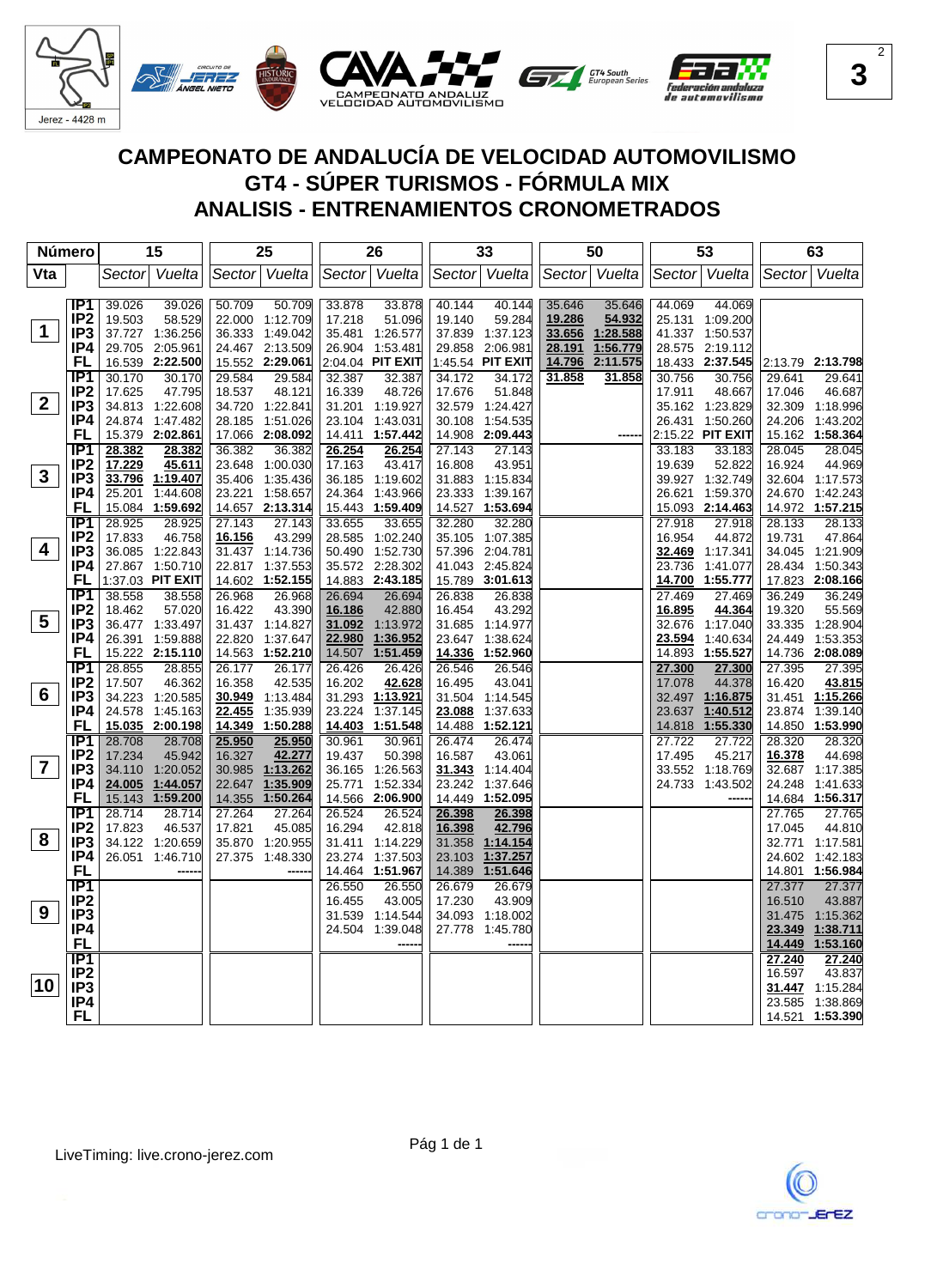

| Número          |                        |        | 66              |                  | 72               |                  | 73               |                  | 75               |                  | 85               |                  | 89                   |                  | 90               |
|-----------------|------------------------|--------|-----------------|------------------|------------------|------------------|------------------|------------------|------------------|------------------|------------------|------------------|----------------------|------------------|------------------|
| Vta             |                        |        | Sector Vuelta   |                  | Sector Vuelta    |                  | Sector Vuelta    |                  | Sector Vuelta    |                  | Sector Vuelta    |                  | Sector Vuelta        |                  | Sector Vuelta    |
|                 |                        |        |                 |                  |                  |                  |                  |                  |                  |                  |                  |                  |                      |                  |                  |
|                 | IP1                    | 39.650 | 39.650          | 40.880           | 40.880           | 33.486           | 33.486           |                  |                  | 34.610           | 34.610           | 36.731           | 36.731               | 42.195           | 42.195           |
|                 | IP <sub>2</sub>        |        | 20.796 1:00.446 |                  | 21.128 1:02.008  | 18.351           | 51.837           |                  |                  | 17.200           | 51.810           | 20.361           | 57.092               |                  | 23.776 1:05.971  |
| $\mathbf 1$     | IP <sub>3</sub>        |        | 36.072 1:36.518 | 39.671           | 1:41.679         |                  | 33.826 1:25.663  |                  |                  |                  | 35.104 1:26.914  |                  | 39.256 1:36.348      |                  | 44.137 1:50.108  |
|                 | IP4                    |        | 25.863 2:02.381 |                  | 29.213 2:10.892  | 24.885           | 1:50.548         |                  |                  |                  | 26.936 1:53.850  |                  | 27.702 2:04.050      |                  | 29.251 2:19.359  |
|                 | FL                     |        | 15.250 2:17.631 |                  | 16.807 2:27.699  |                  | 14.822 2:05.370  |                  | 2:32.81 2:32.819 |                  | 15.338 2:09.188  |                  | 15.347 2:19.397      |                  | 17.071 2:36.430  |
|                 | IP <sub>1</sub>        | 27.838 | 27.838          | 34.069           | 34.069           | 28.517           | 28.517           | 33.242           | 33.242           | 26.483           | 26.483           | 30.193           | 30.193               | 33.525           | 33.525           |
|                 | IP <sub>2</sub>        | 17.022 | 44.860          | 18.784           | 52.853           | 16.537           | 45.054           | 21.026           | 54.268           | 16.369           | 42.852           | 17.518           | 47.711               | 18.893           | 52.418           |
| 2 <sup>1</sup>  | IP <sub>3</sub>        |        | 32.400 1:17.260 |                  | 37.432 1:30.285  |                  | 32.016 1:17.070  |                  | 37.894 1:32.162  |                  | 31.379 1:14.231  |                  | 36.513 1:24.224      |                  | 37.549 1:29.967  |
|                 | IP4                    |        | 23.842 1:41.102 |                  | 27.617 1:57.902  |                  | 23.421 1:40.491  |                  | 28.542 2:00.704  | 23.700           | 1:37.931         |                  | 25.279 1:49.503      |                  | 26.600 1:56.567  |
|                 | FL                     |        | 14.918 1:56.020 |                  | 15.590 2:13.492  |                  | 14.512 1:55.003  |                  | 16.322 2:17.026  |                  | 14.435 1:52.366  |                  | 14.646 2:04.149      |                  | 16.148 2:12.715  |
|                 | IP1                    | 27.308 | 27.308          | 30.713           | 30.713           | 26.697           | 26.697           | 32.349           | 32.349           | 26.507           | 26.507           | 29.028           | 29.028               | 30.749           | 30.749           |
|                 | IP <sub>2</sub>        | 16.753 | 44.061          | 18.280           | 48.993           | 16.432           | 43.129           | 20.041           | 52.390           | 16.280           | 42.787           | 18.166           | 47.194               | 17.903           | 48.652           |
| $\mathbf{3}$    | IP <sub>3</sub>        |        | 31.911 1:15.972 |                  | 36.169 1:25.162  |                  | 31.520 1:14.649  |                  | 35.242 1:27.632  |                  | 31.493 1:14.280  |                  | 39.416 1:26.610      |                  | 34.746 1:23.398  |
|                 | IP4                    | 23.404 | 1:39.376        |                  | 25.801 1:50.963  |                  | 23.164 1:37.813  |                  | 25.883 1:53.515  | 23.369           | 1:37.649         |                  | 27.611 1:54.221      |                  | 25.026 1:48.424  |
|                 | FL                     |        | 14.599 1:53.975 |                  | 15.073 2:06.036  | 14.332           | 1:52.145         |                  | 15.322 2:08.837  | 14.690           | 1:52.339         |                  | 14.834 2:09.055      |                  | 15.614 2:04.038  |
|                 | IP1                    | 26.916 | 26.916          | 28.732           | 28.732           | 26.929           | 26.929           | 29.929           | 29.929           | 28.186           | 28.186           | 29.041           | 29.041               | 29.196           | 29.196           |
|                 | IP <sub>2</sub>        | 16.601 | 43.517          | 17.885           | 46.617           | 16.585           | 43.514           | 19.313           | 49.242           | 17.449           | 45.635           | 17.422           | 46.463               | 18.973           | 48.169           |
| 4               | IP <sub>3</sub>        |        | 31.880 1:15.397 |                  | 35.681 1:22.298  |                  | 33.294 1:16.808  |                  | 34.268 1:23.510  |                  | 34.467 1:20.102  |                  | 33.226 1:19.689      |                  | 46.804 1:34.973  |
|                 | IP4                    |        | 23.703 1:39.100 |                  | 42.762 2:05.060  |                  | 25.047 1:41.855  |                  | 28.632 1:52.142  |                  | 25.269 1:45.371  |                  | 25.203 1:44.892      |                  | 32.525 2:07.498  |
|                 | FL                     |        | 14.664 1:53.764 |                  | 19.455 2:24.515  |                  | 2:08.97 PIT EXIT |                  | 1:42.19 PIT EXIT |                  | 1:54.05 PIT EXIT |                  | 14.254 1:59.146      |                  | 54.999 PIT EXIT  |
|                 | IP1                    | 27.859 | 27.859          | 41.057           | 41.057           | 32.579           | 32.579           | 36.745           | 36.745           | 45.597           | 45.597           | 28.077           | 28.077               | 38.656           | 38.656           |
| $5\phantom{.0}$ | IP <sub>2</sub>        | 17.698 | 45.557          |                  | 24.544 1:05.601  | 16.944           | 49.523           | 18.628           | 55.373           |                  | 18.467 1:04.064  | 16.905           | 44.982               | 19.182           | 57.838           |
|                 | IP3                    |        | 36.368 1:21.925 |                  | 46.099 1:51.700  |                  | 32.862 1:22.385  |                  | 34.172 1:29.545  |                  | 36.536 1:40.600  |                  | 32.403 1:17.385      |                  | 35.041 1:32.879  |
|                 | IP4                    |        | 28.286 1:50.211 |                  | 30.624 2:22.324  | 23.570           | 1:45.955         |                  | 24.965 1:54.510  |                  | 26.824 2:07.424  | 23.905           | 1:41.290<br>1:55.429 |                  | 24.936 1:57.815  |
|                 | FL<br>$\overline{IP1}$ |        |                 |                  | 15.032 2:37.356  |                  | 14.440 2:00.395  |                  | 15.080 2:09.590  |                  | 14.328 2:21.752  | 14.139           |                      |                  | 15.229 2:13.044  |
|                 | IP <sub>2</sub>        |        |                 | 28.840<br>17.487 | 28.840<br>46.327 | 26.791<br>16.313 | 26.791<br>43.104 | 28.903<br>17.670 | 28.903<br>46.573 | 26.596<br>19.017 | 26.596<br>45.613 | 28.873<br>22.379 | 28.873<br>51.252     | 28.653<br>17.678 | 28.653<br>46.331 |
| 6               | IP <sub>3</sub>        |        |                 |                  | 34.549 1:20.876  | 31.299           | 1:14.403         |                  | 33.176 1:19.749  |                  | 34.862 1:20.475  |                  | 40.873 1:32.125      |                  | 35.192 1:21.523  |
|                 | IP4                    |        |                 |                  | 24.998 1:45.874  | 23.205           | 1:37.608         | 24.571           | 1:44.320         |                  | 24.715 1:45.190  |                  | 31.067 2:03.192      |                  | 25.797 1:47.320  |
|                 | <b>FL</b>              |        |                 |                  | 14.902 2:00.776  | 14.328           | 1:51.936         | 14.777           | 1:59.097         |                  | 14.433 1:59.623  |                  |                      |                  | 15.268 2:02.588  |
|                 | IP <sub>1</sub>        |        |                 | 28.486           | 28.486           | 27.083           | 27.083           | 28.104           | 28.104           | 26.356           | 26.356           |                  |                      | 29.194           | 29.194           |
|                 | IP <sub>2</sub>        |        |                 | 17.631           | 46.117           | 16.398           | 43.481           | 17.677           | 45.781           | 16.143           | 42.499           |                  |                      | 18.700           | 47.894           |
| $\overline{7}$  | IP3                    |        |                 |                  | 33.586 1:19.703  |                  | 32.178 1:15.659  |                  | 32.740 1:18.521  | 31.668           | 1:14.167         |                  |                      |                  | 34.590 1:22.484  |
|                 | IP4                    |        |                 | 24.318           | 1:44.021         |                  | 23.297 1:38.956  | 24.452           | 1:42.973         |                  | 23.636 1:37.803  |                  |                      | 24.582           | 1:47.066         |
|                 | <b>FL</b>              |        |                 | 14.713           | 1:58.734         |                  | 14.414 1:53.370  | 14.798           | 1:57.771         | 14.541           | 1:52.344         |                  |                      |                  | 15.185 2:02.251  |
|                 | $\overline{IP1}$       |        |                 | 28.598           | 28.598           | 26.568           | 26.568           | 28.175           | 28.175           | 26.702           | 26.702           |                  |                      | 29.241           | 29.241           |
|                 | IP <sub>2</sub>        |        |                 | 17.572           | 46.170           | 16.392           | 42.960           | 17.561           | 45.736           | 16.507           | 43.209           |                  |                      | 17.724           | 46.965           |
| 8               | IP3                    |        |                 |                  | 34.046 1:20.216  |                  | 31.610 1:14.570  |                  | 32.497 1:18.233  |                  | 33.562 1:16.771  |                  |                      |                  | 33.827 1:20.792  |
|                 | IP4                    |        |                 | 24.514           | 1:44.730         | 23.590           | 1:38.160         | 24.308           | 1:42.541         |                  | 25.687 1:42.458  |                  |                      |                  | 24.917 1:45.709  |
|                 | <b>FL</b>              |        |                 | 14.858           | 1:59.588         | 14.368           | 1:52.528         | 15.455           | 1:57.996         |                  | 14.556 1:57.014  |                  |                      |                  | 15.214 2:00.923  |
|                 | $\overline{IP1}$       |        |                 | 28.643           | 28.643           | 28.128           | 28.128           | 30.904           | 30.904           | 26.526           | 26.526           |                  |                      | 28.516           | 28.516           |
|                 | IP <sub>2</sub>        |        |                 | 17.364           | 46.007           | 20.929           | 49.057           | 20.612           | 51.516           | 16.352           | 42.878           |                  |                      | 17.892           | 46.408           |
| 9               | IP3                    |        |                 | 33.425           | 1:19.432         |                  | 43.514 1:32.571  |                  | 40.107 1:31.623  |                  | 31.705 1:14.583  |                  |                      |                  | 33.629 1:20.037  |
|                 | IP4                    |        |                 | 24.990           | 1:44.422         |                  | 35.138 2:07.709  |                  | 29.637 2:01.260  |                  | 23.867 1:38.450  |                  |                      |                  | 24.801 1:44.838  |
|                 | <b>FL</b>              |        |                 |                  | 14.868 1:59.290  |                  |                  |                  |                  |                  | 14.397 1:52.847  |                  |                      |                  | 14.994 1:59.832  |
|                 | $\overline{IP1}$       |        |                 |                  |                  |                  |                  |                  |                  |                  |                  |                  |                      |                  |                  |
|                 | IP <sub>2</sub>        |        |                 |                  |                  |                  |                  |                  |                  |                  |                  |                  |                      |                  |                  |
| 10              | IP <sub>3</sub>        |        |                 |                  |                  |                  |                  |                  |                  |                  |                  |                  |                      |                  |                  |
|                 | IP4                    |        |                 |                  |                  |                  |                  |                  |                  |                  |                  |                  |                      |                  |                  |
|                 | <b>FL</b>              |        |                 |                  |                  |                  |                  |                  |                  |                  |                  |                  |                      |                  |                  |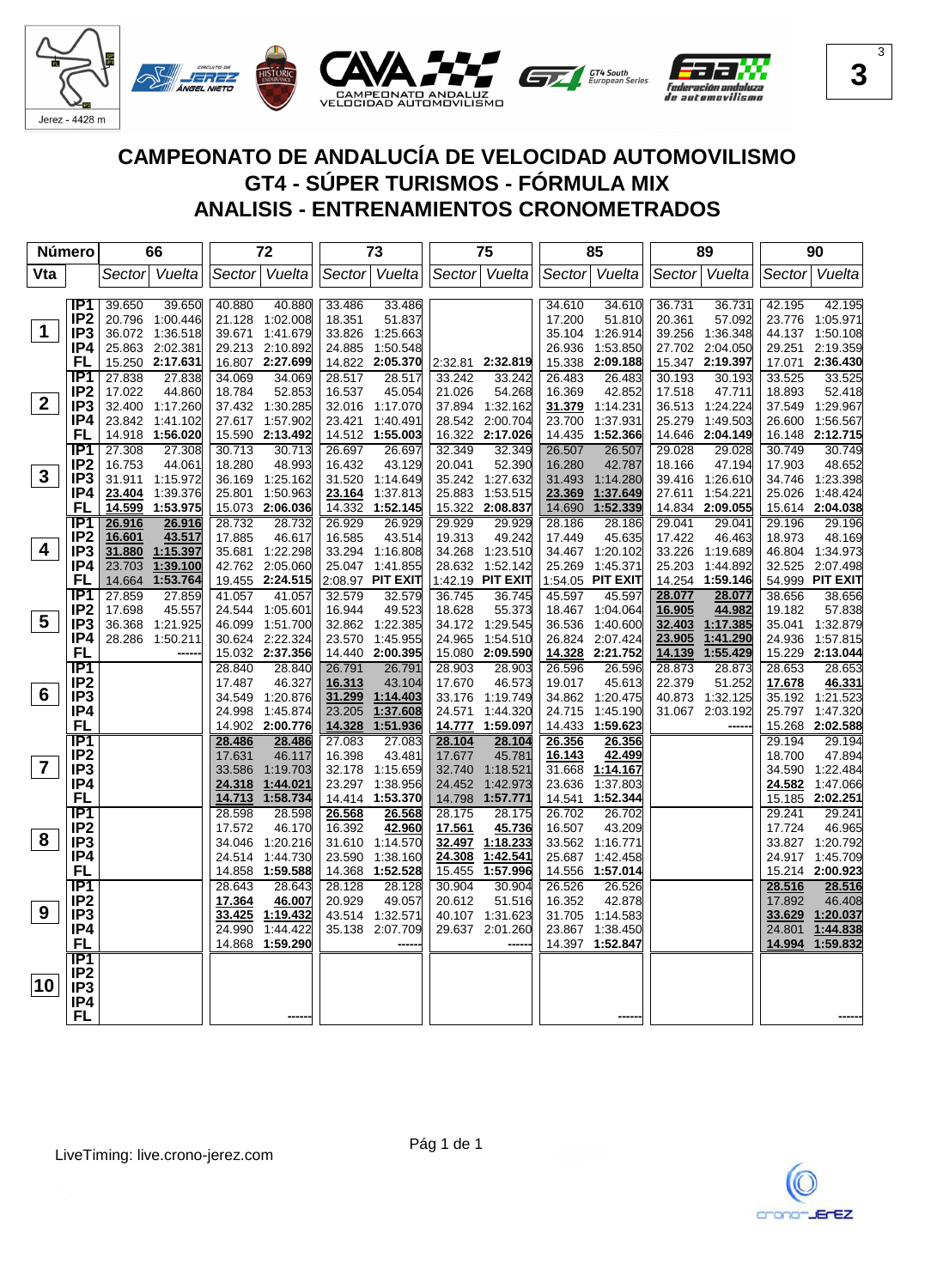

| Número          |                  |        | 96                                 | $\mathbf 0$   | $\mathbf 0$   |               | $\pmb{0}$ |               | 0 |               | $\pmb{0}$ |               | $\pmb{0}$ |
|-----------------|------------------|--------|------------------------------------|---------------|---------------|---------------|-----------|---------------|---|---------------|-----------|---------------|-----------|
| Vta             |                  |        | Sector Vuelta                      | Sector Vuelta | Sector Vuelta | Sector Vuelta |           | Sector Vuelta |   | Sector Vuelta |           | Sector Vuelta |           |
|                 |                  |        |                                    |               |               |               |           |               |   |               |           |               |           |
|                 | IP <sub>1</sub>  | 35.109 | 35.109                             |               |               |               |           |               |   |               |           |               |           |
|                 | IP <sub>2</sub>  | 17.205 | 52.314                             |               |               |               |           |               |   |               |           |               |           |
| $\mathbf 1$     | IP3              |        | 35.368 1:27.682                    |               |               |               |           |               |   |               |           |               |           |
|                 | IP4              |        | 27.586 1:55.268                    |               |               |               |           |               |   |               |           |               |           |
|                 | FL.              |        | 14.865 2:10.133                    |               |               |               |           |               |   |               |           |               |           |
|                 | IP1              | 26.271 | 26.271                             |               |               |               |           |               |   |               |           |               |           |
|                 | IP <sub>2</sub>  | 16.158 | 42.429                             |               |               |               |           |               |   |               |           |               |           |
| 2 <sub>2</sub>  | IP <sub>3</sub>  |        | 31.131 1:13.560                    |               |               |               |           |               |   |               |           |               |           |
|                 | IP4              |        | 22.706 1:36.266                    |               |               |               |           |               |   |               |           |               |           |
|                 | FL.              |        | 14.393 1:50.659                    |               |               |               |           |               |   |               |           |               |           |
|                 | $\overline{IP1}$ | 28.180 | 28.180                             |               |               |               |           |               |   |               |           |               |           |
|                 | IP <sub>2</sub>  | 16.323 | 44.503                             |               |               |               |           |               |   |               |           |               |           |
| 3 <sup>1</sup>  | IP3              |        | 31.306 1:15.809                    |               |               |               |           |               |   |               |           |               |           |
|                 | IP4              |        | 24.737 1:40.546                    |               |               |               |           |               |   |               |           |               |           |
|                 | FL.              |        | 5:04.05 PIT EXIT                   |               |               |               |           |               |   |               |           |               |           |
|                 | TP1              | 41.872 | $-41.872$                          |               |               |               |           |               |   |               |           |               |           |
| 4               | IP <sub>2</sub>  |        | 21.618 1:03.490                    |               |               |               |           |               |   |               |           |               |           |
|                 | IP3              |        | 42.534 1:46.024                    |               |               |               |           |               |   |               |           |               |           |
|                 | IP4<br>FL.       |        | 24.566 2:10.590<br>14.562 2:25.152 |               |               |               |           |               |   |               |           |               |           |
|                 | $\overline{IP1}$ | 25.988 |                                    |               |               |               |           |               |   |               |           |               |           |
|                 | IP <sub>2</sub>  | 15.970 | 25.988<br>41.958                   |               |               |               |           |               |   |               |           |               |           |
| $5\overline{)}$ | IP3              |        | 30.502 1:12.460                    |               |               |               |           |               |   |               |           |               |           |
|                 | IP4              |        | 22.713 1:35.173                    |               |               |               |           |               |   |               |           |               |           |
|                 | FL               |        | 14.124 1:49.297                    |               |               |               |           |               |   |               |           |               |           |
|                 | IP1              | 31.648 | 31.648                             |               |               |               |           |               |   |               |           |               |           |
|                 | IP <sub>2</sub>  | 17.945 | 49.593                             |               |               |               |           |               |   |               |           |               |           |
| $6\overline{6}$ | IP3              |        | 39.214 1:28.807                    |               |               |               |           |               |   |               |           |               |           |
|                 | IP4              |        | 28.081 1:56.888                    |               |               |               |           |               |   |               |           |               |           |
|                 | FL               |        |                                    |               |               |               |           |               |   |               |           |               |           |
|                 | <b>IP1</b>       |        |                                    |               |               |               |           |               |   |               |           |               |           |
|                 | IP <sub>2</sub>  |        |                                    |               |               |               |           |               |   |               |           |               |           |
| $\overline{7}$  | IP <sub>3</sub>  |        |                                    |               |               |               |           |               |   |               |           |               |           |
|                 | IP4              |        |                                    |               |               |               |           |               |   |               |           |               |           |
|                 | <b>FL</b>        |        |                                    |               |               |               |           |               |   |               |           |               |           |
|                 | <b>IP1</b>       |        |                                    |               |               |               |           |               |   |               |           |               |           |
|                 | IP <sub>2</sub>  |        |                                    |               |               |               |           |               |   |               |           |               |           |
| 8               | IP <sub>3</sub>  |        |                                    |               |               |               |           |               |   |               |           |               |           |
|                 | IP4              |        |                                    |               |               |               |           |               |   |               |           |               |           |
|                 | <b>FL</b>        |        |                                    |               |               |               |           |               |   |               |           |               |           |
|                 | $\overline{IP1}$ |        |                                    |               |               |               |           |               |   |               |           |               |           |
|                 | IP <sub>2</sub>  |        |                                    |               |               |               |           |               |   |               |           |               |           |
| 9               | IP <sub>3</sub>  |        |                                    |               |               |               |           |               |   |               |           |               |           |
|                 | IP4              |        |                                    |               |               |               |           |               |   |               |           |               |           |
|                 | <b>FL</b>        |        |                                    |               |               |               |           |               |   |               |           |               |           |
|                 | IP1              |        |                                    |               |               |               |           |               |   |               |           |               |           |
| 10              | IP <sub>2</sub>  |        |                                    |               |               |               |           |               |   |               |           |               |           |
|                 | IP <sub>3</sub>  |        |                                    |               |               |               |           |               |   |               |           |               |           |
|                 | IP4<br><b>FL</b> |        |                                    |               |               |               |           |               |   |               |           |               |           |
|                 |                  |        |                                    |               |               |               |           |               |   |               |           |               |           |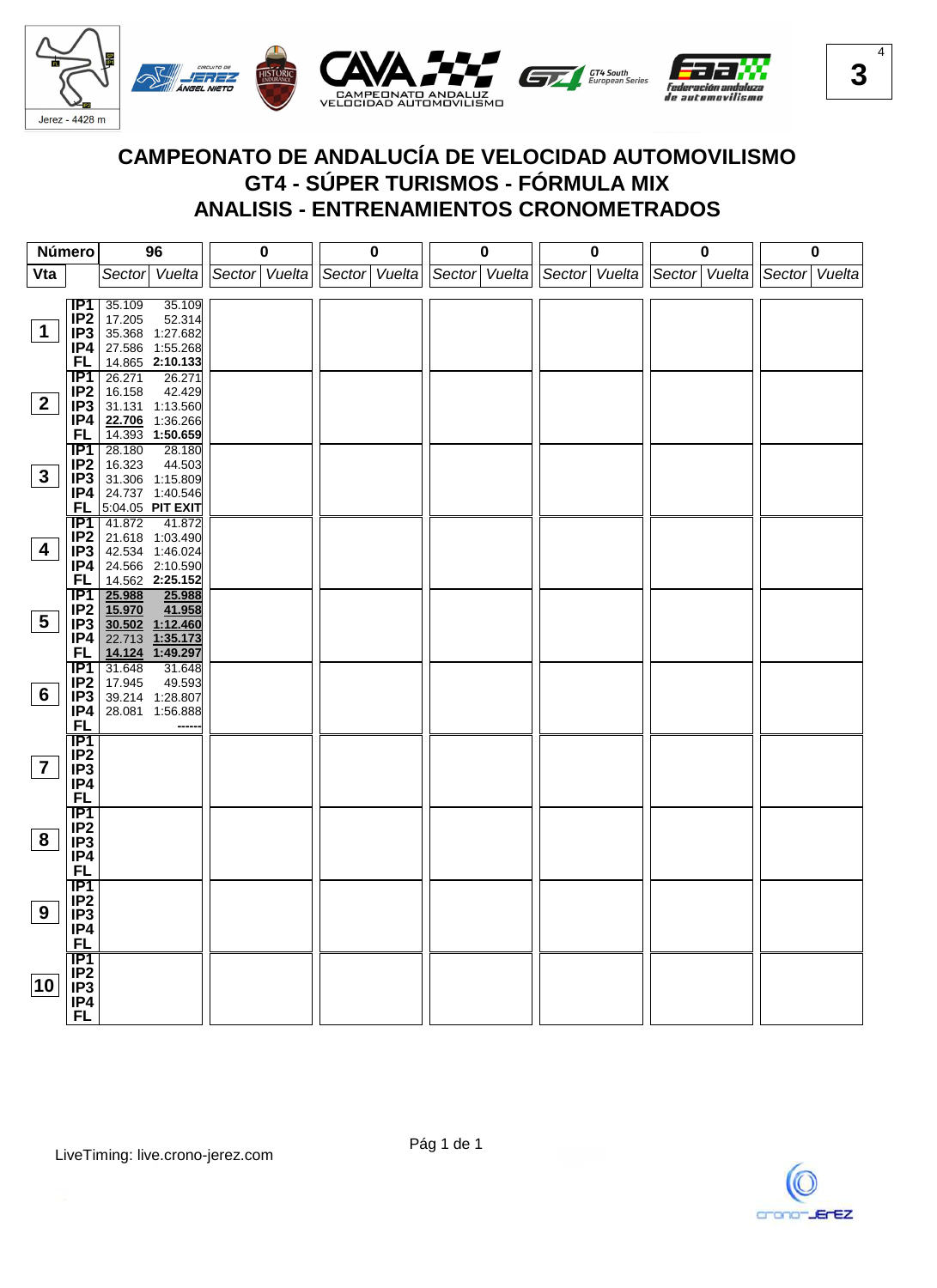

|    | <b>Dorsal Piloto</b>      | <b>Nat</b> | Equipo                       | Maq.       | Hora     | <b>Vuelta</b>  | <b>Tiempo</b> |
|----|---------------------------|------------|------------------------------|------------|----------|----------------|---------------|
| 11 | Agustín CABANILLAS        |            | Agustin Cabanillas Lugo      | Wolf       | 9:17:40  | 9              | 1:45.530      |
| 11 | Agustín CABANILLAS        |            | Agustin Cabanillas Lugo      | Wolf       | 9:07:40  | 4              | 1:45.900      |
| 3  | Fidel CASTILLO            |            | <b>Fidel Castillo Ruiz</b>   | Wolf       | 9:16:30  | 6              | 1:46.272      |
| 11 | <b>Agustín CABANILLAS</b> |            | Agustin Cabanillas Lugo      | Wolf       | 9:05:54  | 3              | 1:47.361      |
| 11 | Agustín CABANILLAS        |            | Agustin Cabanillas Lugo      | Wolf       | 9:04:06  | 2              | 1:47.669      |
| 96 | Mikel AZCONA              |            |                              | Cupra      | 9:15:27  | 5              | 1:49.297      |
| 3  | Fidel CASTILLO            |            | <b>Fidel Castillo Ruiz</b>   | Wolf       | 9:07:19  | 3              | 1:50.016      |
| 25 | Pierre SCHRODER           |            | Pierre Schroder              | Radical    | 9:19:38  | $\overline{7}$ | 1:50.264      |
| 25 | Pierre SCHRODER           |            | Pierre Schroder              | Radical    | 9:17:48  | 6              | 1:50.288      |
| 3  | Fidel CASTILLO            |            | <b>Fidel Castillo Ruiz</b>   | Wolf       | 9:05:29  | 2              | 1:50.507      |
| 96 | Mikel AZCONA              |            |                              | Cupra      | 9:04:28  | 2              | 1:50.659      |
| 11 | Agustín CABANILLAS        |            | Agustin Cabanillas Lugo      | Wolf       | 9:15:54  | 8              | 1:50.883      |
| 11 | Agustín CABANILLAS        |            | Agustin Cabanillas Lugo      | Wolf       | 9:19:31  | 10             | 1:50.937      |
| 26 | <b>Isidro CALLEJAS</b>    |            | Chefo Sport                  | Peugeot    | 9:12:59  | 5              | 1:51.459      |
| 26 | <b>Isidro CALLEJAS</b>    |            | Chefo Sport                  | Peugeot    | 9:14:51  | 6              | 1:51.548      |
| 33 | PATTRICK-MONTI            |            | <b>Bullitt Racing</b>        | Mercedes   | 9:18:42  | 8              | 1:51.646      |
| 11 | Agustín CABANILLAS        |            | Agustin Cabanillas Lugo      | Wolf       | 9:14:03  | $\overline{7}$ | 1:51.935      |
| 73 | Gonzalo DE ANDRÉS         |            | <b>SMC Junior Motorsport</b> | Peugeot    | 9:14:010 | 6              | 1:51.936      |
| 26 | <b>Isidro CALLEJAS</b>    |            | Chefo Sport                  | Peugeot    | 9:18:50  | 8              | 1:51.967      |
| 33 | PATTRICK-MONTI            |            | <b>Bullitt Racing</b>        | Mercedes   | 9:16:50  | 7              | 1:52.095      |
| 33 | PATTRICK-MONTI            |            | <b>Bullitt Racing</b>        | Mercedes   | 9:14:58  | 6              | 1:52.121      |
| 73 | Gonzalo DE ANDRÉS         |            | <b>SMC Junior Motorsport</b> | Peugeot    | 9:06:27  | 3              | 1:52.145      |
| 25 | Pierre SCHRODER           |            | Pierre Schroder              | Radical    | 9:14:05  | 4              | 1:52.155      |
| 25 | Pierre SCHRODER           |            | Pierre Schroder              | Radical    | 9:15:58  | 5              | 1:52.210      |
| 85 | Evgeniy LEONOV            |            | Volcano MotorSport           | Cupra      | 9:06:22  | 3              | 1:52.339      |
| 85 | Evgeniy LEONOV            |            | Volcano MotorSport           | Cupra      | 9:16:15  | $\overline{7}$ | 1:52.344      |
| 85 | Evgeniy LEONOV            |            | Volcano MotorSport           | Cupra      | 9:04:30  | 2              | 1:52.366      |
| 73 | Gonzalo DE ANDRÉS         |            | <b>SMC Junior Motorsport</b> | Peugeot    | 9:17:56  | 8              | 1:52.528      |
| 3  | Fidel CASTILLO            |            | <b>Fidel Castillo Ruiz</b>   | Wolf       | 9:14:43  | 5              | 1:52.587      |
| 85 | Evgeniy LEONOV            |            | Volcano MotorSport           | Cupra      | 9:20:05  | 9              | 1:52.847      |
| 33 | PATTRICK-MONTI            |            | <b>Bullitt Racing</b>        | Mercedes   | 9:13:06  | 5              | 1:52.960      |
| 63 | Ivan FIESTAS              |            | Ivan Fiesta Salyer           | <b>KTM</b> | 9:19:56  | 9              | 1:53.160      |
| 73 | Gonzalo DE ANDRÉS         |            | <b>SMC Junior Motorsport</b> | Peugeot    | 9:16:04  | 7              | 1:53.370      |
| 63 | Ivan FIESTAS              |            | Ivan Fiesta Salyer           | <b>KTM</b> | 9:21:49  | 10             | 1:53.390      |
| 33 | PATTRICK-MONTI            |            | <b>Bullitt Racing</b>        | Mercedes   | 9:08:12  | 3              | 1:53.694      |
| 66 | Loggie IAN                |            | <b>Bullitt Racing</b>        | Mercedes   | 9:08:15  | 4              | 1:53.764      |
| 8  | Nicola BALDAN             |            | Elite Motorsport             | <b>VW</b>  | 9:17:27  | 6              | 1:53.951      |
| 66 | Loggie IAN                |            | <b>Bullitt Racing</b>        | Mercedes   | 9:06:21  | 3              | 1:53.975      |
| 63 | Ivan FIESTAS              |            | Ivan Fiesta Salyer           | <b>KTM</b> | 9:14:010 | 6              | 1:53.990      |
| 8  | Nicola BALDAN             |            | Elite Motorsport             | VW         | 9:15:33  | 5              | 1:54.064      |

 $\equiv$ 

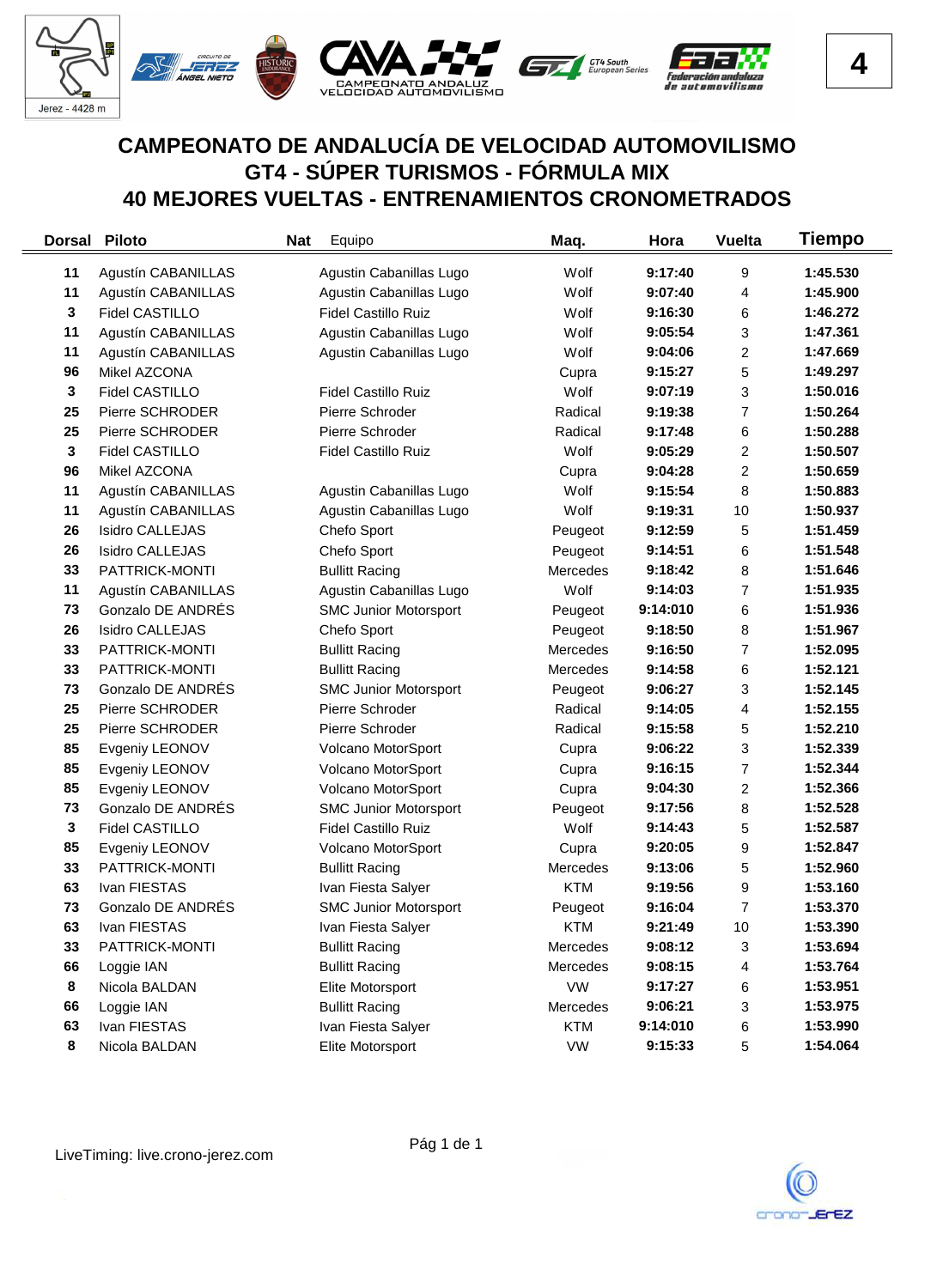

|    | <b>Piloto</b>           | Nat Equipo                   |          |          | <b>Top Five Laps</b> |          |          |
|----|-------------------------|------------------------------|----------|----------|----------------------|----------|----------|
|    |                         |                              |          |          |                      |          |          |
| 11 | Agustín CABANILLAS      | Agustin Cabanillas Lugo      | 1:45.530 | 1:45.900 | 1:47.361             | 1:47.669 | 1:50.883 |
| 3  | <b>Fidel CASTILLO</b>   | <b>Fidel Castillo Ruiz</b>   | 1:46.272 | 1:50.016 | 1:50.507             | 1:52.587 | 2:35.736 |
| 96 | Mikel AZCONA            |                              | 1:49.297 | 1:50.659 | 2:10.133             | 2:25.152 | PIT EXIT |
| 25 | Pierre SCHRODER         | Pierre Schroder              | 1:50.264 | 1:50.288 | 1:52.155             | 1:52.210 | 2:08.092 |
| 26 | <b>Isidro CALLEJAS</b>  | Chefo Sport                  | 1:51.459 | 1:51.548 | 1:51.967             | 1:57.442 | 1:59.409 |
| 33 | PATTRICK-MONTI          | <b>Bullitt Racing</b>        | 1:51.646 | 1:52.095 | 1:52.121             | 1:52.960 | 1:53.694 |
| 73 | Gonzalo DE ANDRÉS       | <b>SMC Junior Motorsport</b> | 1:51.936 | 1:52.145 | 1:52.528             | 1:53.370 | 1:55.003 |
| 85 | Evgeniy LEONOV          | Volcano MotorSport           | 1:52.339 | 1:52.344 | 1:52.366             | 1:52.847 | 1:57.014 |
| 63 | Ivan FIESTAS            | Ivan Fiesta Salyer           | 1:53.160 | 1:53.390 | 1:53.990             | 1:56.317 | 1:56.984 |
| 66 | Loggie IAN              | <b>Bullitt Racing</b>        | 1:53.764 | 1:53.975 | 1:56.020             | 2:17.631 | PIT EXIT |
| 8  | Nicola BALDAN           | Elite Motorsport             | 1:53.951 | 1:54.064 | 1:54.122             | 2:06.807 | 2:16.559 |
| 53 | Rodrigo DIAS            | Elite Motorsport             | 1:55.330 | 1:55.527 | 1:55.777             | 2:14.463 | 2:37.545 |
| 89 | Óscar OLIVAS            | Local Sport                  | 1:55.429 | 1:59.146 | 2:04.149             | 2:09.055 | 2:19.397 |
| 75 | José MARTÍNEZ           | RS Sport                     | 1:57.771 | 1:57.996 | 1:59.097             | 2:08.837 | 2:09.590 |
| 14 | Alvaro HUERTAS          | <b>Plemar Sport</b>          | 1:58.224 | 1:58.948 | 2:01.630             | 2:06.033 | 2:23.668 |
| 2  | José MARTIN             | <b>AC Almeria</b>            | 1:58.398 | 2:04.065 | 2:09.507             | 2:33.413 | 2:34.348 |
| 72 | Juan Fco GASTAÑAGA      | <b>SMC Junior Motorsport</b> | 1:58.734 | 1:59.290 | 1:59.588             | 2:00.776 | 2:06.036 |
| 15 | J MOORE/A HALL          | <b>Tockwith Motorsport</b>   | 1:59.200 | 1:59.692 | 2:00.198             | 2:02.861 | 2:15.110 |
| 90 | <b>Andrius ZEMAITIS</b> | Local Sport                  | 1:59.832 | 2:00.923 | 2:02.251             | 2:02.588 | 2:04.038 |
| 7  | Peter BOWERMAN          | Peter Bowerman               | 2:04.903 | 2:06.848 | 2:13.269             | 2:14.077 | 2:16.490 |
|    | Elger BOUWMAN           | Elger Bouwman                | 2:06.490 | 2:06.919 | 2:07.542             | 2:08.423 | 2:10.611 |
|    | 50 Christian BROBERG    | Local Sport                  | 2:11.575 | PIT EXIT |                      |          |          |

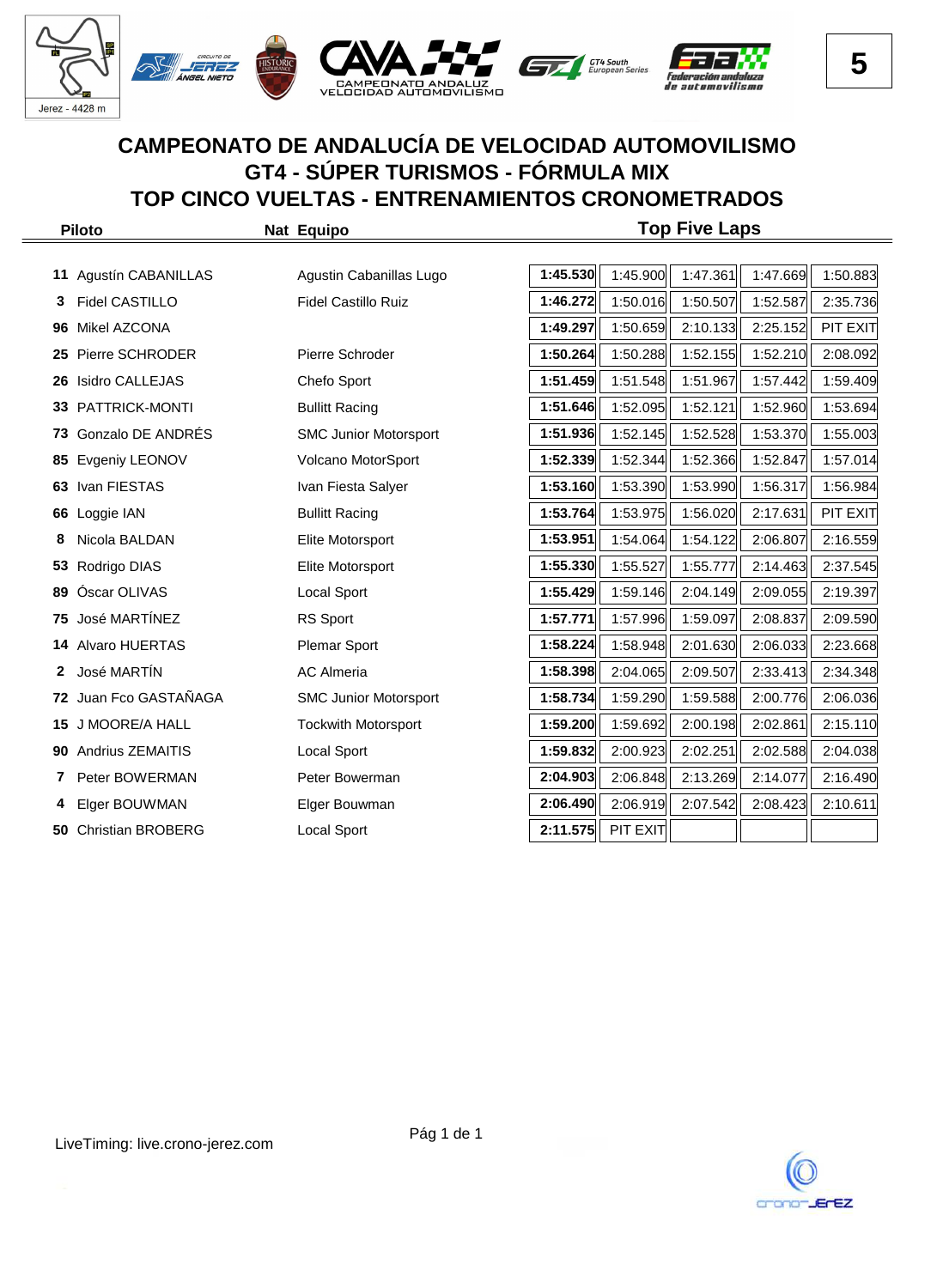

## **CAMPEONATO DE ANDALUCÍA DE VELOCIDAD AUTOMOVILISMO GT4 - SÚPER TURISMOS - FÓRMULA MIX 40 MEJORES VELOCIDADES MÁXIMAS - ENTRENAMIENTOS CRONOMETRADOS**

| <b>Dorsal</b> | <b>Piloto</b>             | Equipo<br><b>Nat</b>         | Maq.            | Hora    | <b>Vuelta</b>           | <b>Vmax</b> |
|---------------|---------------------------|------------------------------|-----------------|---------|-------------------------|-------------|
| 11            | Agustín CABANILLAS        | Agustin Cabanillas Lugo      | Wolf            | 9:12:51 | 6                       | 221,0       |
| 11            | Agustín CABANILLAS        | Agustin Cabanillas Lugo      | Wolf            | 9:03:00 | 1                       | 220,3       |
| 11            | Agustín CABANILLAS        | Agustin Cabanillas Lugo      | Wolf            | 9:04:48 | $\overline{\mathbf{c}}$ | 220,0       |
| 11            | Agustín CABANILLAS        | Agustin Cabanillas Lugo      | Wolf            | 9:18:22 | 9                       | 219,2       |
| 11            | Agustín CABANILLAS        | Agustin Cabanillas Lugo      | Wolf            | 9:16:34 | 8                       | 219,2       |
| 11            | Agustín CABANILLAS        | Agustin Cabanillas Lugo      | Wolf            | 9:20:11 | 10                      | 219,0       |
| 11            | Agustín CABANILLAS        | Agustin Cabanillas Lugo      | Wolf            | 9:06:34 | 3                       | 218,2       |
| 11            | <b>Agustín CABANILLAS</b> | Agustin Cabanillas Lugo      | Wolf            | 9:14:47 | 7                       | 217,9       |
| 11            | Agustín CABANILLAS        | Agustin Cabanillas Lugo      | Wolf            | 9:01:07 | 0                       | 213,9       |
| 89            | Óscar OLIVAS              | Local Sport                  | Porsche         | 9:10:05 | 4                       | 213,4       |
| 89            | Óscar OLIVAS              | Local Sport                  | Porsche         | 9:08:08 | 3                       | 210,1       |
| 85            | Evgeniy LEONOV            | Volcano MotorSport           | Cupra           | 9:05:13 | 2                       | 208,6       |
| 85            | Evgeniy LEONOV            | Volcano MotorSport           | Cupra           | 9:15:06 | 6                       | 207,6       |
| 89            | Óscar OLIVAS              | Local Sport                  | Porsche         | 9:03:56 | 1                       | 207,5       |
| 85            | Evgeniy LEONOV            | Volcano MotorSport           | Cupra           | 9:18:55 | 8                       | 206,9       |
| 96            | Mikel AZCONA              |                              | Cupra           | 9:14:20 | 4                       | 206,5       |
| 96            | Mikel AZCONA              |                              | Cupra           | 9:05:12 | 2                       | 206,4       |
| 96            | Mikel AZCONA              |                              | Cupra           | 9:03:20 | 1                       | 205,9       |
| 3             | <b>Fidel CASTILLO</b>     | <b>Fidel Castillo Ruiz</b>   | Wolf            | 9:06:12 | $\overline{\mathbf{c}}$ | 205,4       |
| 85            | Evgeniy LEONOV            | Volcano MotorSport           | Cupra           | 9:03:20 | 1                       | 205,2       |
| 85            | Evgeniy LEONOV            | Volcano MotorSport           | Cupra           | 9:16:59 | 7                       | 204,5       |
| 33            | PATTRICK-MONTI            | <b>Bullitt Racing</b>        | Mercedes        | 9:17:33 | 7                       | 204,2       |
| 15            | J MOORE/A HALL            | <b>Tockwith Motorsport</b>   | Ginetta         | 9:05:28 | 2                       | 204,1       |
| 66            | Loggie IAN                | <b>Bullitt Racing</b>        | Mercedes        | 9:03:16 | 1                       | 204,0       |
| 66            | Loggie IAN                | <b>Bullitt Racing</b>        | Mercedes        | 9:05:11 | 2                       | 203,9       |
| 66            | Loggie IAN                | <b>Bullitt Racing</b>        | Mercedes        | 9:07:05 | 3                       | 203,8       |
| 26            | <b>Isidro CALLEJAS</b>    | Chefo Sport                  | Peugeot         | 9:05:16 | 1                       | 203,7       |
| 33            | PATTRICK-MONTI            | <b>Bullitt Racing</b>        | <b>Mercedes</b> | 9:13:49 | 5                       | 203,7       |
| 3             | <b>Fidel CASTILLO</b>     | <b>Fidel Castillo Ruiz</b>   | Wolf            | 9:08:01 | 3                       | 203,5       |
| 15            | J MOORE/A HALL            | <b>Tockwith Motorsport</b>   | Ginetta         | 9:13:11 | 5                       | 203,4       |
| 15            | J MOORE/A HALL            | <b>Tockwith Motorsport</b>   | Ginetta         | 9:03:27 | 1                       | 203,3       |
| 3             | Fidel CASTILLO            | <b>Fidel Castillo Ruiz</b>   | Wolf            | 9:15:25 | 5                       | 203,3       |
| 33            | PATTRICK-MONTI            | <b>Bullitt Racing</b>        | Mercedes        | 9:11:56 | 4                       | 203,3       |
| 15            | J MOORE/A HALL            | <b>Tockwith Motorsport</b>   | Ginetta         | 9:15:11 | 6                       | 202,9       |
| 73            | Gonzalo DE ANDRÉS         | <b>SMC Junior Motorsport</b> | Peugeot         | 9:03:25 | 1                       | 202,8       |
| $\mathbf{3}$  | <b>Fidel CASTILLO</b>     | <b>Fidel Castillo Ruiz</b>   | Wolf            | 9:13:38 | 4                       | 202,8       |
| 33            | PATTRICK-MONTI            | <b>Bullitt Racing</b>        | Mercedes        | 9:07:02 | 2                       | 202,7       |
| 85            | Evgeniy LEONOV            | Volcano MotorSport           | Cupra           | 9:01:20 | 0                       | 202,7       |
| 63            | Ivan FIESTAS              | Ivan Fiesta Salyer           | <b>KTM</b>      | 9:14:54 | 6                       | 202,4       |
| 26            | <b>Isidro CALLEJAS</b>    | Chefo Sport                  | Peugeot         | 9:17:40 | 7                       | 202,2       |

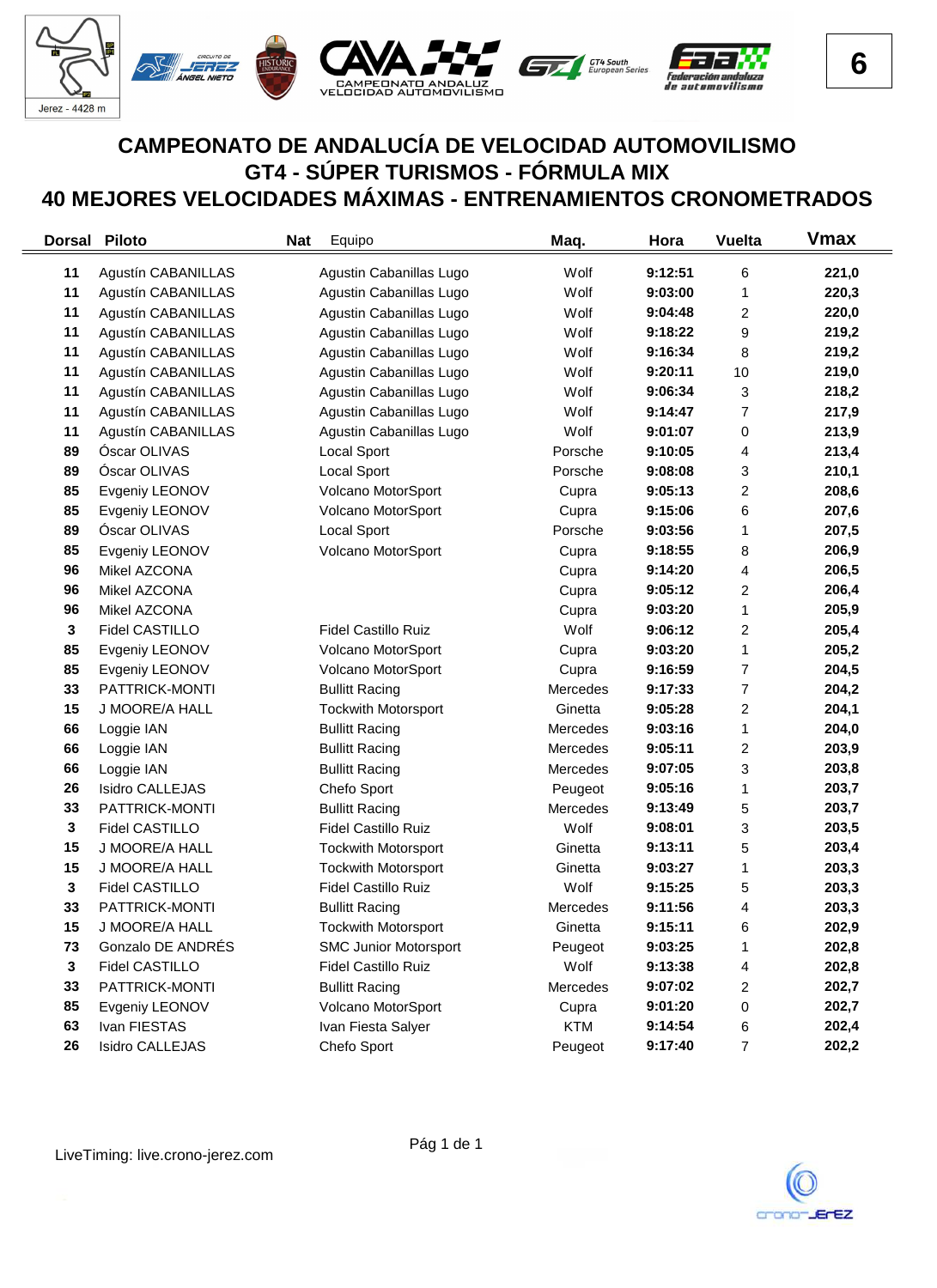

|    | <b>Piloto</b>            | Nat Equipo                   |       |       | <b>Top Five Vmax</b> |       |       |
|----|--------------------------|------------------------------|-------|-------|----------------------|-------|-------|
|    |                          |                              |       |       |                      |       |       |
| 11 | Agustín CABANILLAS       | Agustin Cabanillas Lugo      | 221,0 | 220,3 | 220,0                | 219,2 | 219,2 |
| 89 | Óscar OLIVAS             | <b>Local Sport</b>           | 213,4 | 210,1 | 207,5                | 161,5 | 158,0 |
| 85 | Evgeniy LEONOV           | Volcano MotorSport           | 208,6 | 207,6 | 206,9                | 205,2 | 204,5 |
| 96 | Mikel AZCONA             |                              | 206,5 | 206,4 | 205,9                | 200,2 | 180,0 |
| 3  | <b>Fidel CASTILLO</b>    | <b>Fidel Castillo Ruiz</b>   | 205,4 | 203,5 | 203,3                | 202,8 | 200,5 |
| 33 | PATTRICK-MONTI           | <b>Bullitt Racing</b>        | 204,2 | 203,7 | 203,3                | 202,7 | 202,0 |
| 15 | J MOORE/A HALL           | <b>Tockwith Motorsport</b>   | 204,1 | 203,4 | 203,3                | 202,9 | 198,8 |
| 66 | Loggie IAN               | <b>Bullitt Racing</b>        | 204,0 | 203,9 | 203,8                | 199,9 | 122,6 |
| 26 | <b>Isidro CALLEJAS</b>   | Chefo Sport                  | 203,7 | 202,2 | 201,8                | 201,8 | 201,7 |
| 73 | Gonzalo DE ANDRÉS        | <b>SMC Junior Motorsport</b> | 202,8 | 202,2 | 202,1                | 201,9 | 201,9 |
| 63 | Ivan FIESTAS             | Ivan Fiesta Salyer           | 202,4 | 200,4 | 198,9                | 198,8 | 197,4 |
|    | 72 Juan Fco GASTAÑAGA    | <b>SMC Junior Motorsport</b> | 201,5 | 200,6 | 200,4                | 199,6 | 199,1 |
| 90 | Andrius ZEMAITIS         | <b>Local Sport</b>           | 201,3 | 200,5 | 199,7                | 198,9 | 197,0 |
| 14 | <b>Alvaro HUERTAS</b>    | <b>Plemar Sport</b>          | 200,6 | 199,6 | 197,9                | 197,4 | 194,2 |
| 2  | José MARTIN              | <b>AC Almeria</b>            | 200,2 | 198,7 | 190,9                | 190,6 | 190,0 |
| 25 | Pierre SCHRODER          | Pierre Schroder              | 199,0 | 199,0 | 198,9                | 198,7 | 188,8 |
| 53 | Rodrigo DIAS             | Elite Motorsport             | 198,9 | 198,7 | 197,7                | 197,3 | 194,4 |
| 75 | José MARTÍNEZ            | RS Sport                     | 197,0 | 194,6 | 194,6                | 190,3 | 189,2 |
| 8  | Nicola BALDAN            | Elite Motorsport             | 196,0 | 195,6 | 195,5                | 195,1 | 195,0 |
| 50 | <b>Christian BROBERG</b> | <b>Local Sport</b>           | 189,9 |       |                      |       |       |
| 7  | Peter BOWERMAN           | Peter Bowerman               | 188,6 | 188,0 | 187,3                | 186,5 | 182,1 |
| 4  | Elger BOUWMAN            | Elger Bouwman                | 185,0 | 184,1 | 184,1                | 183,5 | 183,0 |